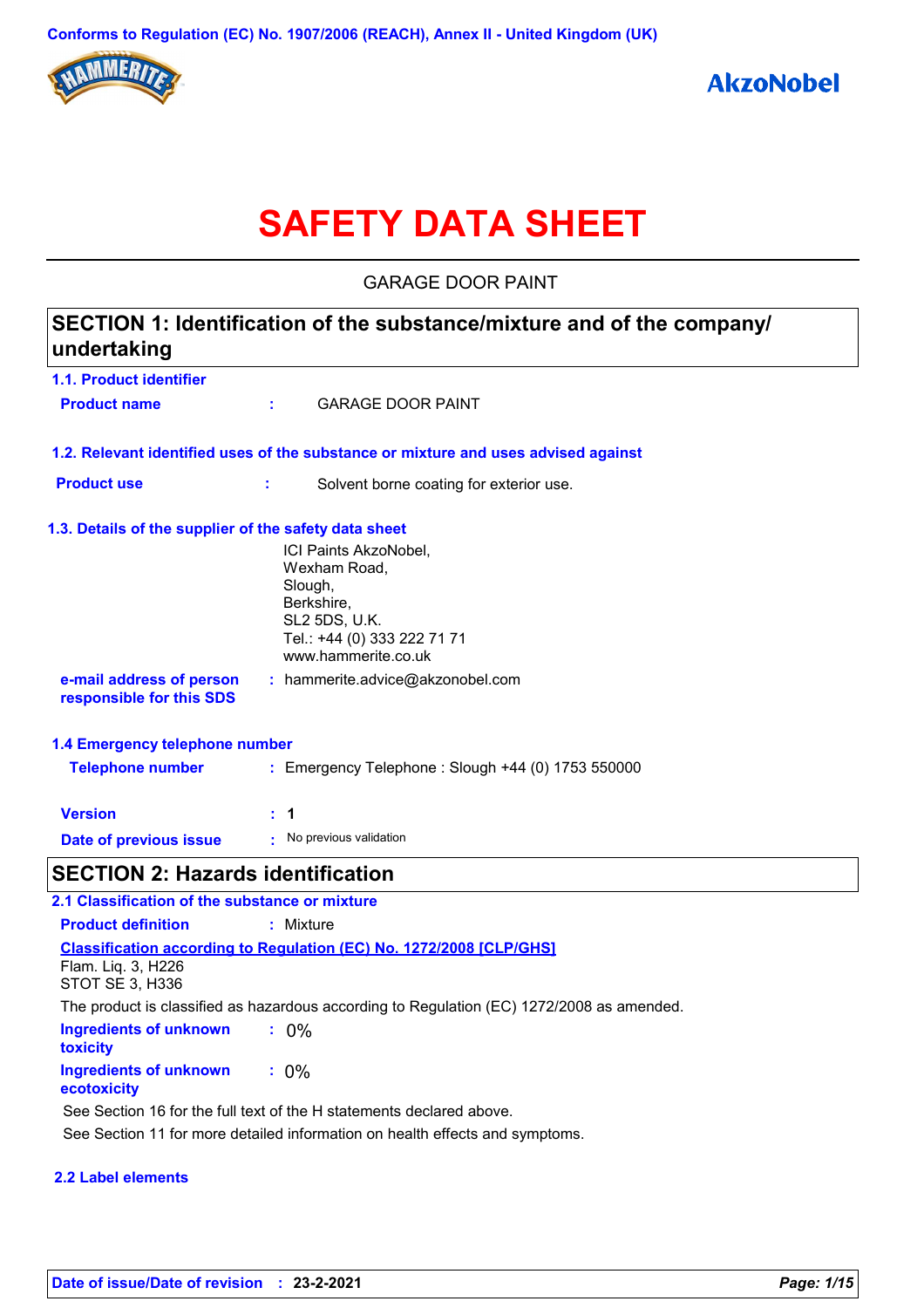# **SECTION 2: Hazards identification**

| <b>Hazard pictograms</b>                                                                                                                                        |                                                                                                                                                                                                                                     |
|-----------------------------------------------------------------------------------------------------------------------------------------------------------------|-------------------------------------------------------------------------------------------------------------------------------------------------------------------------------------------------------------------------------------|
| <b>Signal word</b>                                                                                                                                              | : Warning                                                                                                                                                                                                                           |
| <b>Hazard statements</b>                                                                                                                                        | : H226 - Flammable liquid and vapour.<br>H336 - May cause drowsiness or dizziness.                                                                                                                                                  |
| <b>Precautionary statements</b>                                                                                                                                 |                                                                                                                                                                                                                                     |
| <b>General</b>                                                                                                                                                  | : P102 - Keep out of reach of children.<br>P101 - If medical advice is needed, have product container or label at hand.                                                                                                             |
| <b>Prevention</b>                                                                                                                                               | : P210 - Keep away from heat, hot surfaces, sparks, open flames and other ignition<br>sources. No smoking.<br>P233 - Keep container tightly closed.<br>P262 - Do not get in eyes, on skin, or on clothing.                          |
| <b>Response</b>                                                                                                                                                 | : P304 + P340 - IF INHALED: Remove person to fresh air and keep comfortable for<br>breathing.<br>P312 - Call a POISON CENTER or doctor/physician if you feel unwell.                                                                |
| <b>Storage</b>                                                                                                                                                  | $:$ P235 - Keep cool.                                                                                                                                                                                                               |
| <b>Disposal</b>                                                                                                                                                 | : P501 - Dispose of contents and container in accordance with all local, regional,<br>national or international regulations.                                                                                                        |
| <b>Hazardous ingredients</b>                                                                                                                                    | Hydrocarbons, C9-C11, n-alkanes, isoalkanes, cyclics, <2% aromatics<br>hydrocarbon, C9-C11, n-alkane, iso-alkane, cyclic, containing <2% of aromatics, < 0,<br>1% of benzene, < 1% of n-hexane and < 0,5 % of aromatic hydrocarbons |
|                                                                                                                                                                 | Warning! Hazardous respirable droplets may be formed when sprayed. Do not<br>breathe spray or mist.                                                                                                                                 |
| <b>Annex XVII - Restrictions</b><br>on the manufacture,<br>placing on the market and<br>use of certain dangerous<br>substances, mixtures and<br><b>articles</b> | : Not applicable.                                                                                                                                                                                                                   |
| <b>Special packaging requirements</b>                                                                                                                           |                                                                                                                                                                                                                                     |
| <b>Containers to be fitted</b><br>with child-resistant<br>fastenings                                                                                            | : Not applicable.                                                                                                                                                                                                                   |
| Tactile warning of danger : Not applicable.                                                                                                                     |                                                                                                                                                                                                                                     |

#### **2.3 Other hazards**

**Other hazards which do : not result in classification** : None known.

# **SECTION 3: Composition/information on ingredients**

| <b>Product/ingredient name</b>                                                                                                                                                 | <b>Identifiers</b>                   | $\frac{9}{6}$ | <b>Regulation (EC) No.</b><br>1272/2008 [CLP]                        | <b>Type</b> |
|--------------------------------------------------------------------------------------------------------------------------------------------------------------------------------|--------------------------------------|---------------|----------------------------------------------------------------------|-------------|
| Hydrocarbons, C9-C11, n-<br>alkanes, isoalkanes, cyclics,<br><2% aromatics                                                                                                     | <b>IREACH #:</b><br>01-2119463258-33 | 210 - ≤17     | Flam. Liq. 3, H226<br>STOT SE 3, H336<br>Asp. Tox. 1, H304<br>EUH066 | $[1]$       |
| hydrocarbon, C9-C11, n-<br>alkane, iso-alkane, cyclic,<br>containing <2% of aromatics,<br>$<$ 0,1% of benzene, $<$ 1% of<br>n-hexane and $< 0.5 %$ of<br>aromatic hydrocarbons | EC: 265-150-3<br>ICAS: 64742-48-9    | l≤10          | Flam. Lig. 3, H226<br>STOT SE 3, H336<br>Asp. Tox. 1, H304           | $[1]$       |
| Hydrocarbons, C10-C13, n-                                                                                                                                                      | <b>IREACH #:</b>                     | ≤2,2          | Asp. Tox. 1, H304                                                    | $[1]$       |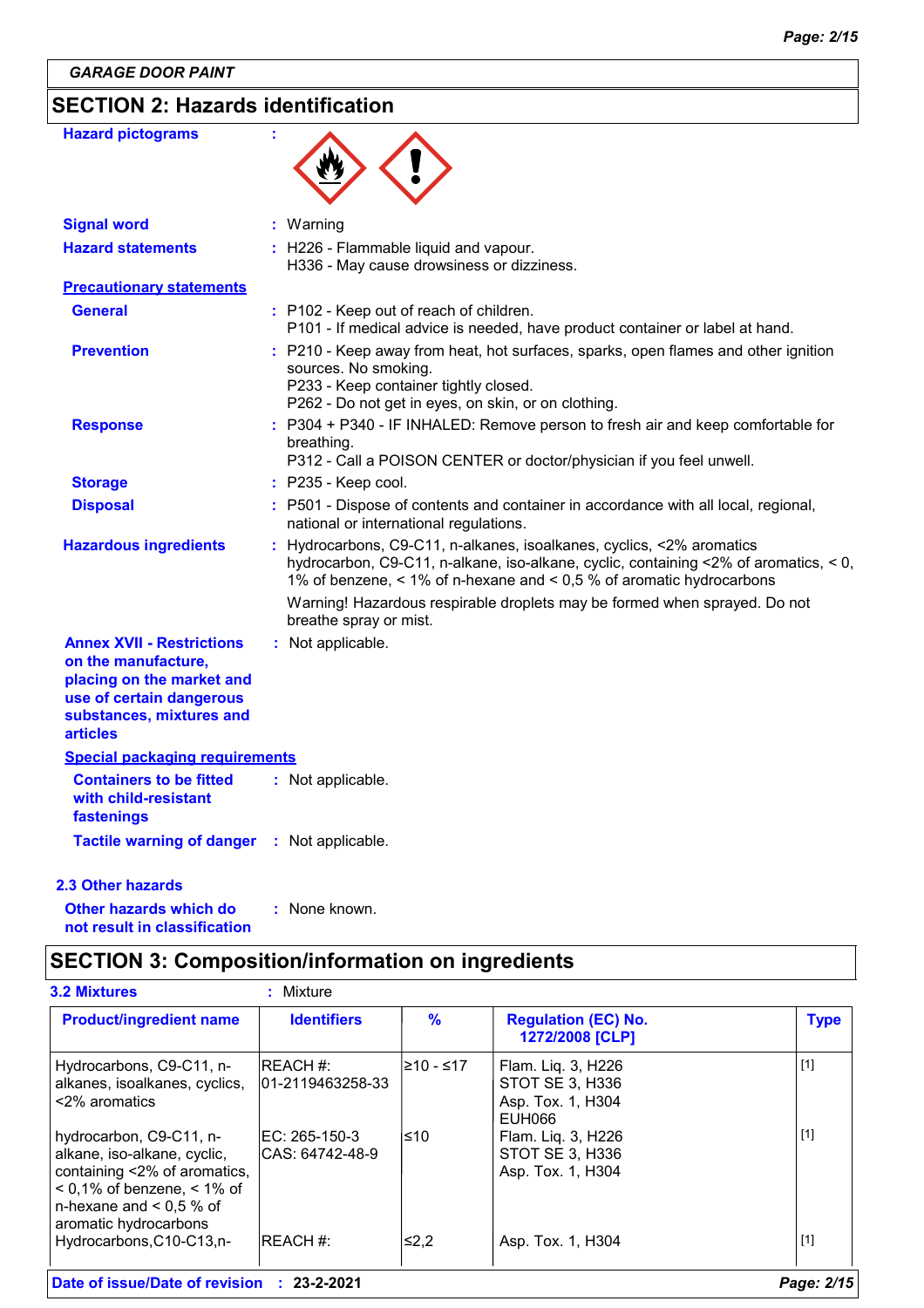# **SECTION 3: Composition/information on ingredients**

| <u>ses non s. sompositionmusemation on ingredictio</u> |                   |       |                                              |         |  |
|--------------------------------------------------------|-------------------|-------|----------------------------------------------|---------|--|
| alkanes, isoalkanes, cyclics,<br><2%aromatics          | 01-2119457273-39  |       | <b>EUH066</b>                                |         |  |
| strontium bis                                          | EC: 219-536-3     | l≤0,3 | Acute Tox. 4, H302                           | $[1]$   |  |
| (2-ethylhexanoate)                                     | ICAS: 2457-02-5   |       | Skin Irrit. 2, H315                          |         |  |
|                                                        |                   |       | Eye Dam. 1, H318                             |         |  |
|                                                        |                   |       | Repr. 2, H361d (Unborn child)                |         |  |
| (2-methoxymethylethoxy)                                | IREACH #:         | ≤0,1  | Not classified.                              | $[2]$   |  |
| propanol                                               | l01-2119450011-60 |       |                                              |         |  |
|                                                        | EC: 252-104-2     |       |                                              |         |  |
|                                                        | ICAS: 34590-94-8  |       |                                              |         |  |
| 2-ethylhexanoic acid,                                  | IEC: 240-085-3    | ∣≤0,1 | Eye Irrit. 2, H319                           | [1] [2] |  |
| manganese salt                                         | CAS: 15956-58-8   |       | Repr. 2, H361fd (Fertility and Unborn child) |         |  |
|                                                        |                   |       | STOT RE 2, H373                              |         |  |
|                                                        |                   |       | Aquatic Chronic 2, H411                      |         |  |
|                                                        |                   |       | See Section 16 for                           |         |  |
|                                                        |                   |       | the full text of the H                       |         |  |
|                                                        |                   |       | statements declared                          |         |  |
|                                                        |                   |       | above.                                       |         |  |
|                                                        |                   |       |                                              |         |  |

There are no additional ingredients present which, within the current knowledge of the supplier and in the concentrations applicable, are classified as hazardous to health or the environment, are PBTs, vPvBs or Substances of equivalent concern, or have been assigned a workplace exposure limit and hence require reporting in this section.

#### **Type**

[1] Substance classified with a health or environmental hazard

[2] Substance with a workplace exposure limit

[3] Substance meets the criteria for PBT according to Regulation (EC) No. 1907/2006, Annex XIII

[4] Substance meets the criteria for vPvB according to Regulation (EC) No. 1907/2006, Annex XIII

[5] Substance of equivalent concern

[6] Additional disclosure due to company policy

Occupational exposure limits, if available, are listed in Section 8.

# **SECTION 4: First aid measures**

#### **4.1 Description of first aid measures**

| <b>General</b>                    | : In all cases of doubt, or when symptoms persist, seek medical attention. Never give<br>anything by mouth to an unconscious person. If unconscious, place in recovery<br>position and seek medical advice.                                                                                                             |
|-----------------------------------|-------------------------------------------------------------------------------------------------------------------------------------------------------------------------------------------------------------------------------------------------------------------------------------------------------------------------|
| <b>Eye contact</b>                | : Remove contact lenses, irrigate copiously with clean, fresh water, holding the<br>eyelids apart for at least 10 minutes and seek immediate medical advice.                                                                                                                                                            |
| <b>Inhalation</b>                 | : Remove to fresh air. Keep person warm and at rest. If not breathing, if breathing is<br>irregular or if respiratory arrest occurs, provide artificial respiration or oxygen by<br>trained personnel.                                                                                                                  |
| <b>Skin contact</b>               | : Remove contaminated clothing and shoes. Wash skin thoroughly with soap and<br>water or use recognised skin cleanser. Do NOT use solvents or thinners.                                                                                                                                                                 |
| <b>Ingestion</b>                  | : If swallowed, seek medical advice immediately and show the container or label.<br>Keep person warm and at rest. Do NOT induce vomiting.                                                                                                                                                                               |
| <b>Protection of first-aiders</b> | : No action shall be taken involving any personal risk or without suitable training. If it<br>is suspected that fumes are still present, the rescuer should wear an appropriate<br>mask or self-contained breathing apparatus. It may be dangerous to the person<br>providing aid to give mouth-to-mouth resuscitation. |

#### **4.2 Most important symptoms and effects, both acute and delayed**

There are no data available on the mixture itself. The mixture has been assessed following the conventional method of the CLP Regulation (EC) No 1272/2008 and is classified for toxicological properties accordingly. See Sections 2 and 3 for details.

Exposure to component solvent vapour concentrations in excess of the stated occupational exposure limit may result in adverse health effects such as mucous membrane and respiratory system irritation and adverse effects on the kidneys, liver and central nervous system. Symptoms and signs include headache, dizziness, fatigue, muscular weakness, drowsiness and, in extreme cases, loss of consciousness.

Solvents may cause some of the above effects by absorption through the skin. Repeated or prolonged contact with the mixture may cause removal of natural fat from the skin, resulting in non-allergic contact dermatitis and absorption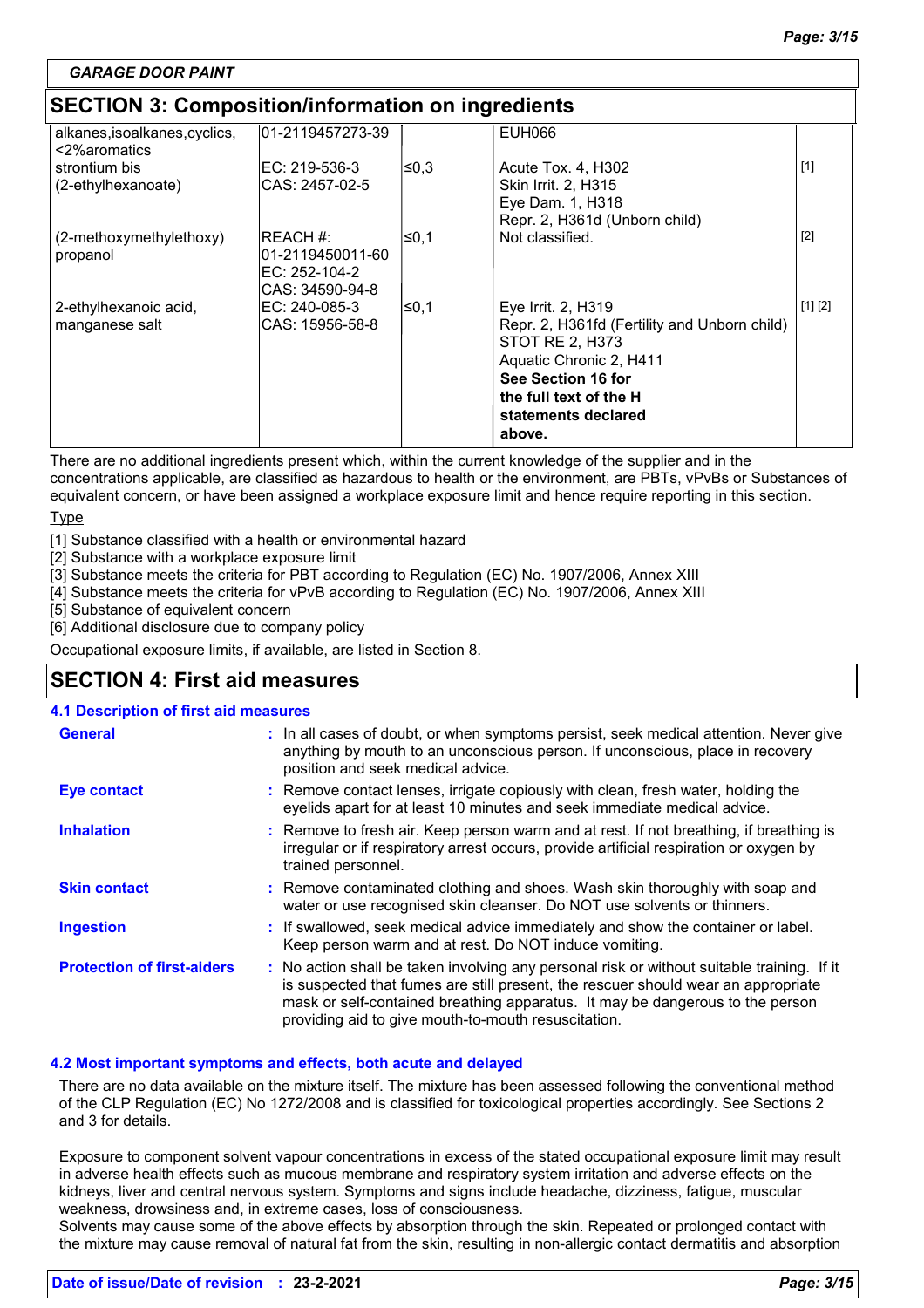# **SECTION 4: First aid measures**

#### through the skin.

If splashed in the eyes, the liquid may cause irritation and reversible damage.

Ingestion may cause nausea, diarrhea and vomiting.

This takes into account, where known, delayed and immediate effects and also chronic effects of components from short-term and long-term exposure by oral, inhalation and dermal routes of exposure and eye contact.

#### **4.3 Indication of any immediate medical attention and special treatment needed**

| <b>Notes to physician</b>  | : In case of inhalation of decomposition products in a fire, symptoms may be delayed.<br>The exposed person may need to be kept under medical surveillance for 48 hours. |
|----------------------------|--------------------------------------------------------------------------------------------------------------------------------------------------------------------------|
| <b>Specific treatments</b> | : No specific treatment.                                                                                                                                                 |

See toxicological information (Section 11)

| <b>SECTION 5: Firefighting measures</b>                  |                                                                                                                            |  |  |  |
|----------------------------------------------------------|----------------------------------------------------------------------------------------------------------------------------|--|--|--|
| 5.1 Extinguishing media                                  |                                                                                                                            |  |  |  |
| <b>Suitable extinguishing</b><br>media                   | : Recommended: alcohol-resistant foam, $CO2$ , powders, water spray.                                                       |  |  |  |
| <b>Unsuitable extinguishing</b><br>media                 | : Do not use water jet.                                                                                                    |  |  |  |
|                                                          | 5.2 Special hazards arising from the substance or mixture                                                                  |  |  |  |
| <b>Hazards from the</b><br>substance or mixture          | : Fire will produce dense black smoke. Exposure to decomposition products may<br>cause a health hazard.                    |  |  |  |
| <b>Hazardous combustion</b><br>products                  | Decomposition products may include the following materials: carbon monoxide,<br>carbon dioxide, smoke, oxides of nitrogen. |  |  |  |
| <b>5.3 Advice for firefighters</b>                       |                                                                                                                            |  |  |  |
| <b>Special protective actions</b><br>for fire-fighters   | : Cool closed containers exposed to fire with water. Do not release runoff from fire to<br>drains or watercourses.         |  |  |  |
| <b>Special protective</b><br>equipment for fire-fighters | : Appropriate breathing apparatus may be required.                                                                         |  |  |  |

# **SECTION 6: Accidental release measures**

| 6.1 Personal precautions, protective equipment and emergency procedures |  |                                                                                                                                                                                                                                                                                    |  |  |
|-------------------------------------------------------------------------|--|------------------------------------------------------------------------------------------------------------------------------------------------------------------------------------------------------------------------------------------------------------------------------------|--|--|
| For non-emergency<br>personnel                                          |  | : Exclude sources of ignition and ventilate the area. Avoid breathing vapour or mist.<br>Refer to protective measures listed in sections 7 and 8.                                                                                                                                  |  |  |
| For emergency responders                                                |  | : If specialised clothing is required to deal with the spillage, take note of any<br>information in Section 8 on suitable and unsuitable materials. See also the<br>information in "For non-emergency personnel".                                                                  |  |  |
| <b>6.2 Environmental</b><br>precautions                                 |  | : Do not allow to enter drains or watercourses. If the product contaminates lakes,<br>rivers, or sewers, inform the appropriate authorities in accordance with local<br>regulations.                                                                                               |  |  |
| 6.3 Methods and material<br>for containment and<br>cleaning up          |  | : Contain and collect spillage with non-combustible, absorbent material e.g. sand,<br>earth, vermiculite or diatomaceous earth and place in container for disposal<br>according to local regulations (see Section 13). Preferably clean with a detergent.<br>Avoid using solvents. |  |  |
| 6.4 Reference to other<br><b>sections</b>                               |  | : See Section 1 for emergency contact information.<br>See Section 8 for information on appropriate personal protective equipment.<br>See Section 13 for additional waste treatment information.                                                                                    |  |  |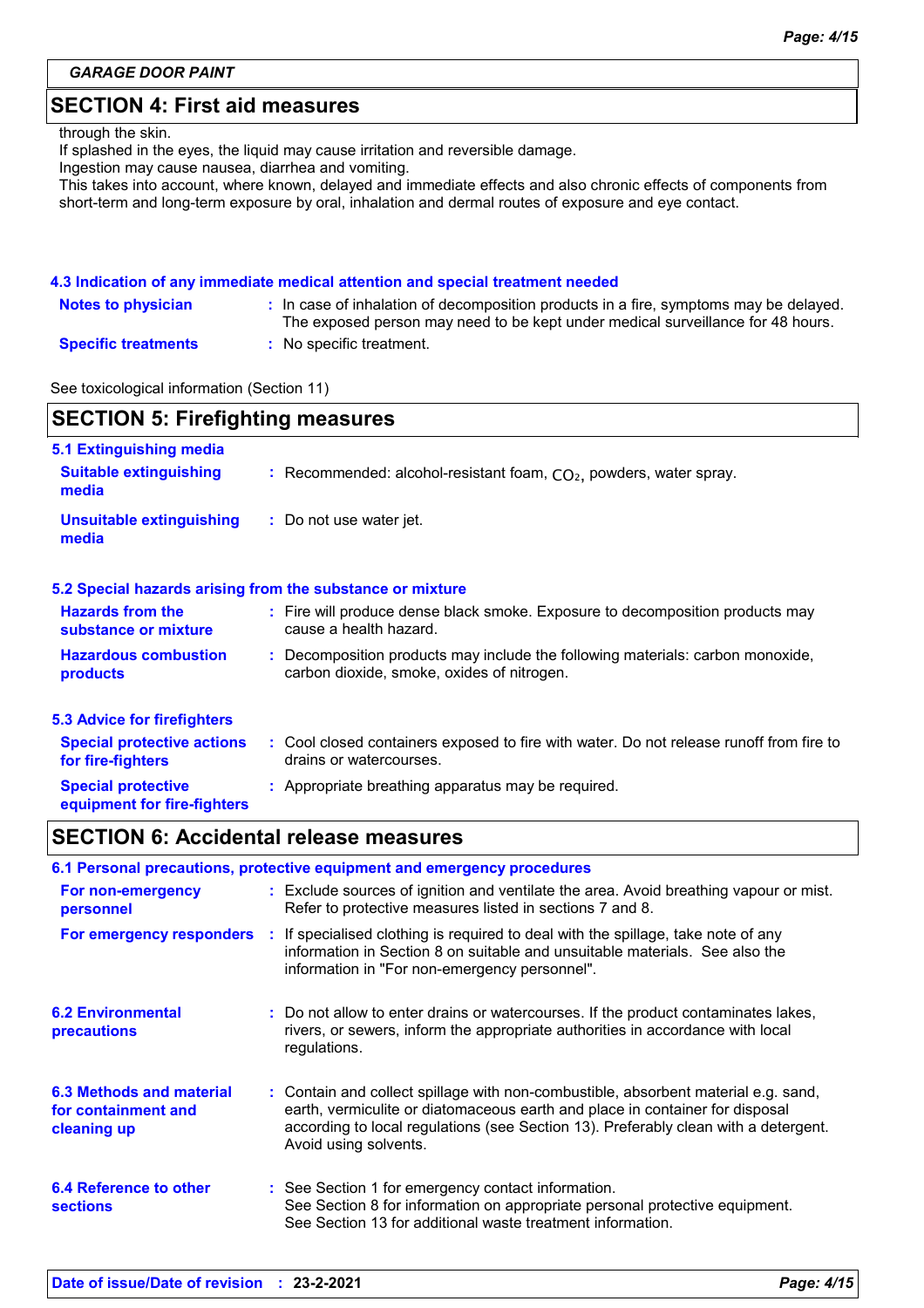# **SECTION 7: Handling and storage**

The information in this section contains generic advice and guidance. The list of Identified Uses in Section 1 should be consulted for any available use-specific information provided in the Exposure Scenario(s).

| <b>7.1 Precautions for safe</b><br>handling | : Prevent the creation of flammable or explosive concentrations of vapours in air and<br>avoid vapour concentrations higher than the occupational exposure limits.<br>In addition, the product should only be used in areas from which all naked lights and<br>other sources of ignition have been excluded. Electrical equipment should be<br>protected to the appropriate standard.<br>Mixture may charge electrostatically: always use earthing leads when transferring<br>from one container to another.<br>Operators should wear antistatic footwear and clothing and floors should be of the<br>conducting type.<br>Keep away from heat, sparks and flame. No sparking tools should be used.<br>Avoid contact with skin and eyes. Avoid the inhalation of dust, particulates, spray or<br>mist arising from the application of this mixture. Avoid inhalation of dust from<br>sanding.<br>Eating, drinking and smoking should be prohibited in areas where this material is<br>handled, stored and processed.<br>Put on appropriate personal protective equipment (see Section 8).<br>Never use pressure to empty. Container is not a pressure vessel.<br>Always keep in containers made from the same material as the original one.<br>Comply with the health and safety at work laws.<br>Do not allow to enter drains or watercourses.<br>Information on fire and explosion protection<br>Vapours are heavier than air and may spread along floors. Vapours may form |
|---------------------------------------------|------------------------------------------------------------------------------------------------------------------------------------------------------------------------------------------------------------------------------------------------------------------------------------------------------------------------------------------------------------------------------------------------------------------------------------------------------------------------------------------------------------------------------------------------------------------------------------------------------------------------------------------------------------------------------------------------------------------------------------------------------------------------------------------------------------------------------------------------------------------------------------------------------------------------------------------------------------------------------------------------------------------------------------------------------------------------------------------------------------------------------------------------------------------------------------------------------------------------------------------------------------------------------------------------------------------------------------------------------------------------------------------------------------------------------------------------------------------------------|
|                                             | explosive mixtures with air.                                                                                                                                                                                                                                                                                                                                                                                                                                                                                                                                                                                                                                                                                                                                                                                                                                                                                                                                                                                                                                                                                                                                                                                                                                                                                                                                                                                                                                                 |

#### **7.2 Conditions for safe storage, including any incompatibilities**

Store in accordance with local regulations.

#### **Notes on joint storage**

Keep away from: oxidising agents, strong alkalis, strong acids.

#### **Additional information on storage conditions**

Observe label precautions. Store in a dry, cool and well-ventilated area. Keep away from heat and direct sunlight. Keep away from sources of ignition. No smoking. Prevent unauthorised access. Containers that have been opened must be carefully resealed and kept upright to prevent leakage.

**Recommendations :** Not available.

**Industrial sector specific :**

: Not available.

**solutions**

### **SECTION 8: Exposure controls/personal protection**

The information in this section contains generic advice and guidance. Information is provided based on typical anticipated uses of the product. Additional measures might be required for bulk handling or other uses that could significantly increase worker exposure or environmental releases.

#### **8.1 Control parameters**

#### **Occupational exposure limits**

| <b>Product/ingredient name</b>       | <b>Exposure limit values</b>                                                                      |
|--------------------------------------|---------------------------------------------------------------------------------------------------|
| (2-methoxymethylethoxy) propanol     | EH40/2005 WELs (United Kingdom (UK), 12/2011). Absorbed<br>through skin.                          |
|                                      | TWA: $308 \text{ mg/m}^3$ 8 hours.<br>TWA: 50 ppm 8 hours.                                        |
| 2-ethylhexanoic acid, manganese salt | EH40/2005 WELs (United Kingdom (UK), 12/2011).<br>TWA: $0.5$ mg/m <sup>3</sup> , (as Mn) 8 hours. |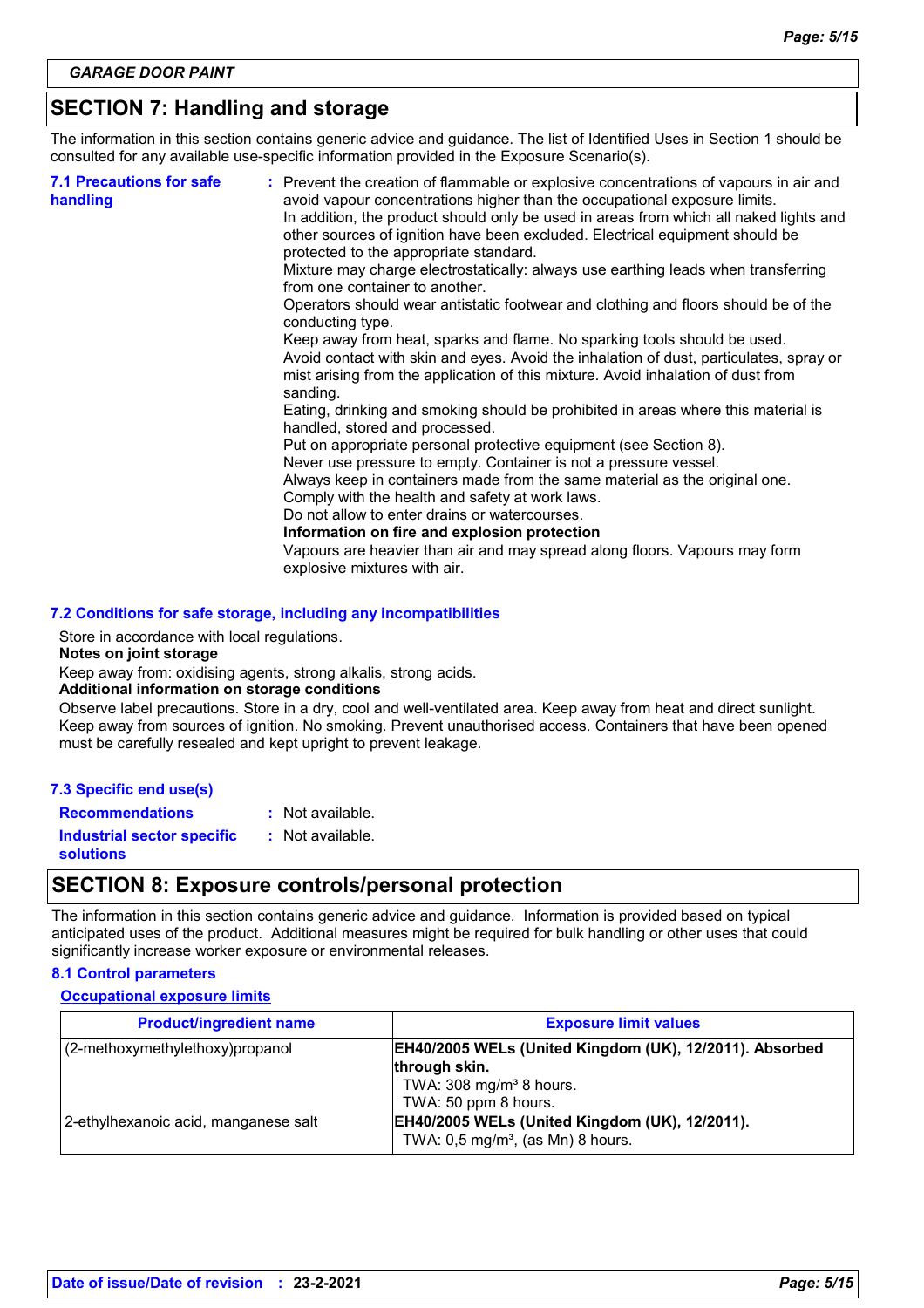# **SECTION 8: Exposure controls/personal protection**

| <b>Recommended monitoring</b><br>procedures       | : If this product contains ingredients with exposure limits, personal, workplace<br>atmosphere or biological monitoring may be required to determine the effectiveness<br>of the ventilation or other control measures and/or the necessity to use respiratory<br>protective equipment. Reference should be made to monitoring standards, such as<br>the following: European Standard EN 689 (Workplace atmospheres - Guidance for<br>the assessment of exposure by inhalation to chemical agents for comparison with<br>limit values and measurement strategy) European Standard EN 14042 (Workplace<br>atmospheres - Guide for the application and use of procedures for the assessment<br>of exposure to chemical and biological agents) European Standard EN 482<br>(Workplace atmospheres - General requirements for the performance of procedures<br>for the measurement of chemical agents) Reference to national guidance<br>documents for methods for the determination of hazardous substances will also be<br>required. |
|---------------------------------------------------|------------------------------------------------------------------------------------------------------------------------------------------------------------------------------------------------------------------------------------------------------------------------------------------------------------------------------------------------------------------------------------------------------------------------------------------------------------------------------------------------------------------------------------------------------------------------------------------------------------------------------------------------------------------------------------------------------------------------------------------------------------------------------------------------------------------------------------------------------------------------------------------------------------------------------------------------------------------------------------------------------------------------------------|
| <b>DNELS/DMELS</b>                                |                                                                                                                                                                                                                                                                                                                                                                                                                                                                                                                                                                                                                                                                                                                                                                                                                                                                                                                                                                                                                                    |
| No DNELs/DMELs available.                         |                                                                                                                                                                                                                                                                                                                                                                                                                                                                                                                                                                                                                                                                                                                                                                                                                                                                                                                                                                                                                                    |
| <b>PNECs</b>                                      |                                                                                                                                                                                                                                                                                                                                                                                                                                                                                                                                                                                                                                                                                                                                                                                                                                                                                                                                                                                                                                    |
| No PNECs available                                |                                                                                                                                                                                                                                                                                                                                                                                                                                                                                                                                                                                                                                                                                                                                                                                                                                                                                                                                                                                                                                    |
| <b>8.2 Exposure controls</b>                      |                                                                                                                                                                                                                                                                                                                                                                                                                                                                                                                                                                                                                                                                                                                                                                                                                                                                                                                                                                                                                                    |
| <b>Appropriate engineering</b><br><b>controls</b> | : Provide adequate ventilation. Where reasonably practicable, this should be<br>achieved by the use of local exhaust ventilation and good general extraction. If<br>these are not sufficient to maintain concentrations of particulates and solvent<br>vapours below the OEL, suitable respiratory protection must be worn.                                                                                                                                                                                                                                                                                                                                                                                                                                                                                                                                                                                                                                                                                                        |
| <b>Individual protection measures</b>             |                                                                                                                                                                                                                                                                                                                                                                                                                                                                                                                                                                                                                                                                                                                                                                                                                                                                                                                                                                                                                                    |
| <b>Hygiene measures</b>                           | : Wash hands, forearms and face thoroughly after handling chemical products, before<br>eating, smoking and using the lavatory and at the end of the working period.<br>Appropriate techniques should be used to remove potentially contaminated clothing.<br>Wash contaminated clothing before reusing. Ensure that eyewash stations and<br>safety showers are close to the workstation location.                                                                                                                                                                                                                                                                                                                                                                                                                                                                                                                                                                                                                                  |
| <b>Eye/face protection</b>                        | : Use safety eyewear designed to protect against splash of liquids.                                                                                                                                                                                                                                                                                                                                                                                                                                                                                                                                                                                                                                                                                                                                                                                                                                                                                                                                                                |
| <b>Skin protection</b>                            |                                                                                                                                                                                                                                                                                                                                                                                                                                                                                                                                                                                                                                                                                                                                                                                                                                                                                                                                                                                                                                    |
| <b>Hand protection</b>                            |                                                                                                                                                                                                                                                                                                                                                                                                                                                                                                                                                                                                                                                                                                                                                                                                                                                                                                                                                                                                                                    |
| <b>Gloves</b>                                     | : When prolonged or frequently repeated contact may occur, a glove with a protection<br>class of 6 (breakthrough time >480 minutes according to EN374) is recommended.<br>Recommended gloves: Viton ® or Nitrile, thickness ≥ 0.38 mm.<br>When only brief contact is expected, a glove with protection class of 2 or higher<br>(breakthrough time > 30 minutes according to EN374) is recommended.<br>Recommended gloves: Nitrile, thickness ≥ 0.12 mm.<br>Gloves should be replaced regularly and if there is any sign of damage to the glove<br>material.                                                                                                                                                                                                                                                                                                                                                                                                                                                                        |
|                                                   | The performance or effectiveness of the glove may be reduced by physical/chemical<br>damage and poor maintenance.                                                                                                                                                                                                                                                                                                                                                                                                                                                                                                                                                                                                                                                                                                                                                                                                                                                                                                                  |
| <b>Body protection</b>                            | : Personnel should wear antistatic clothing made of natural fibres or of high-<br>temperature-resistant synthetic fibres.                                                                                                                                                                                                                                                                                                                                                                                                                                                                                                                                                                                                                                                                                                                                                                                                                                                                                                          |
| <b>Other skin protection</b>                      | : Appropriate footwear and any additional skin protection measures should be<br>selected based on the task being performed and the risks involved and should be<br>approved by a specialist before handling this product.                                                                                                                                                                                                                                                                                                                                                                                                                                                                                                                                                                                                                                                                                                                                                                                                          |
| <b>Respiratory protection</b>                     | : If workers are exposed to concentrations above the exposure limit, they must use<br>appropriate, certified respirators.                                                                                                                                                                                                                                                                                                                                                                                                                                                                                                                                                                                                                                                                                                                                                                                                                                                                                                          |
|                                                   | OLD LEAD-BASED PAINTS:                                                                                                                                                                                                                                                                                                                                                                                                                                                                                                                                                                                                                                                                                                                                                                                                                                                                                                                                                                                                             |
|                                                   | When surfaces are to be prepared for painting, account should be taken of the age<br>of the property and the possibility that lead-pigmented paint might be present. There<br>is a possibility that ingestion or inhalation of scrapings or dust arising from the<br>preparation work could cause health effects. As a working rule you should assume<br>that this will be the case if the age of the property is pre 1960.                                                                                                                                                                                                                                                                                                                                                                                                                                                                                                                                                                                                        |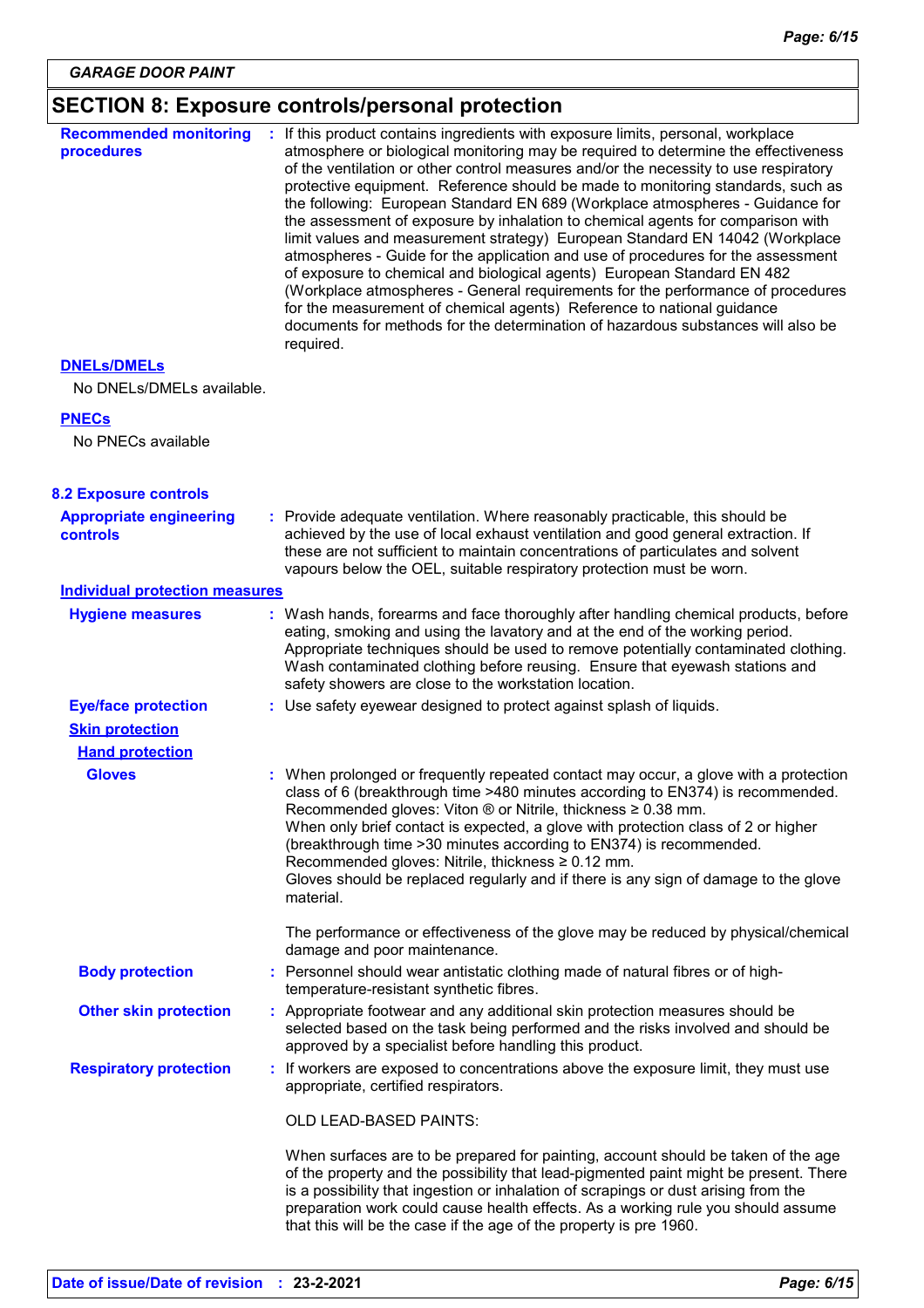### **SECTION 8: Exposure controls/personal protection**

Where possible wet sanding or chemical stripping methods should be used with surfaces of this type to avoid the creation of dust. When dry sanding cannot be avoided, and effective local exhaust ventilation is not available, it is recommended that a dust respirator is worn, that is approved for use with lead dusts, and its type selected on the basis of the COSHH assessment, taking into account the Workplace Exposure Limit for lead in air. Furthermore, steps should be taken to ensure containment of the dusts created, and that all practicable measures are taken to clean up thoroughly all deposits of dusts in and around the affected area.

Respiratory protection in case of dust or spray mist formation. (particle filter EN143 type P2) Respiratory protection in case of vapour formation. (half mask with combination filter A2-P2 til concentrations of 0,5 Vol%.)

The current Control of Lead at Work Regulations approved code of practice should be consulted for advice on protective clothing and personal hygiene precautions. Care should also be taken to exclude visitors, members of the household and especially children from the affected area, during the actual work and the subsequent clean up operations. All scrapings, dust, etc. should be disposed of by the professional painting contractor as Hazardous Waste.

Extra precautions will also need to be taken when burning off old lead-based paints because fumes containing lead will be produced. It is recommended that a respirator, approved for use with particulate fumes of lead is selected on the basis of the COSHH assessment, taking into account the Workplace Exposure Limit for lead in air. Similar precautions to those given above about sanding should be taken with reference to protective clothing, disposal of scrapings and dusts, and exclusion of other personnel and especially children from the building during actual work and the subsequent clean up operations.

Avoid the inhalation of dust. Wear suitable face mask if dry sanding. Special precautions should be taken during surface preparation of pre-1960s paint surfaces over wood and metal as they may contain harmful lead.

OLD LEAD-BASED PAINTS:

When surfaces are to be prepared for painting, account should be taken of the age of the property and the possibility that lead-pigmented paint might be present. There is a possibility that ingestion or inhalation of scrapings or dust arising from the preparation work could cause health effects. As a working rule you should assume that this will be the case if the age of the property is pre 1960.

Where possible wet sanding or chemical stripping methods should be used with surfaces of this type to avoid the creation of dust. When dry sanding cannot be avoided, and effective local exhaust ventilation is not available, it is recommended that a dust respirator is worn, that is approved for use with lead dusts, and its type selected on the basis of the COSHH assessment, taking into account the Workplace Exposure Limit for lead in air. Furthermore, steps should be taken to ensure containment of the dusts created, and that all practicable measures are taken to clean up thoroughly all deposits of dusts in and around the affected area.

Respiratory protection in case of dust or spray mist formation. (particle filter EN143 type P2) Respiratory protection in case of vapour formation. (half mask with combination filter A2-P2 til concentrations of 0,5 Vol%.)

The current Control of Lead at Work Regulations approved code of practice should be consulted for advice on protective clothing and personal hygiene precautions. Care should also be taken to exclude visitors, members of the household and especially children from the affected area, during the actual work and the subsequent clean up operations. All scrapings, dust, etc. should be disposed of by the professional painting contractor as Hazardous Waste.

Extra precautions will also need to be taken when burning off old lead-based paints because fumes containing lead will be produced. It is recommended that a respirator, approved for use with particulate fumes of lead is selected on the basis of the COSHH assessment, taking into account the Workplace Exposure Limit for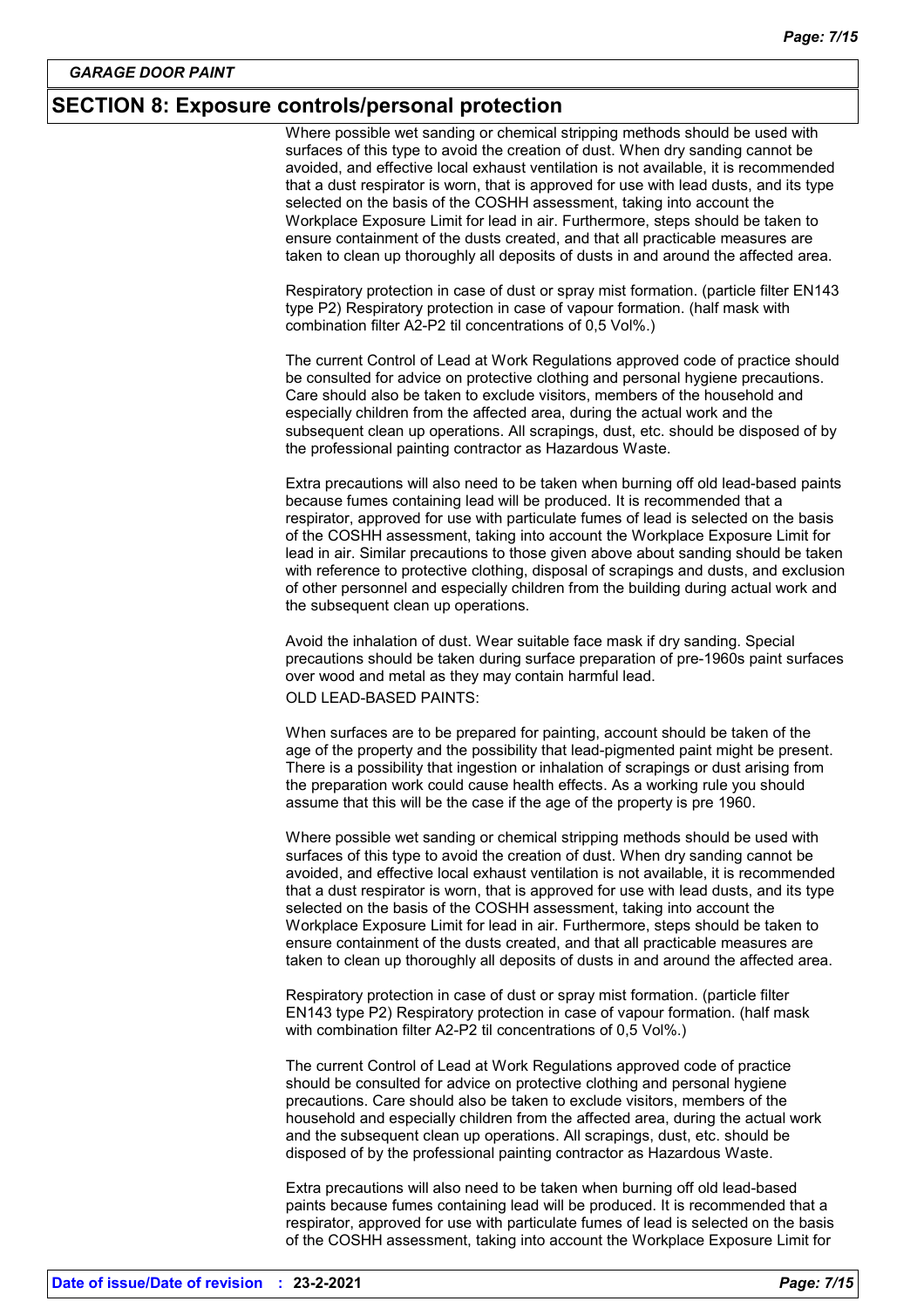# **SECTION 8: Exposure controls/personal protection**

lead in air. Similar precautions to those given above about sanding should be taken with reference to protective clothing, disposal of scrapings and dusts, and exclusion of other personnel and especially children from the building during actual work and the subsequent clean up operations.

Avoid the inhalation of dust. Wear suitable face mask if dry sanding. Special precautions should be taken during surface preparation of pre-1960s paint surfaces over wood and metal as they may contain harmful lead.

| <b>Environmental exposure</b> | : Do not allow to enter drains or watercourses. |
|-------------------------------|-------------------------------------------------|
| controls                      |                                                 |

# **SECTION 9: Physical and chemical properties**

| 9.1. Information on basic physical and chemical properties         |                                                           |
|--------------------------------------------------------------------|-----------------------------------------------------------|
| <b>Appearance</b>                                                  |                                                           |
| <b>Physical state</b>                                              | $:$ Liquid.                                               |
| <b>Colour</b>                                                      | : Various: See label.                                     |
| <b>Odour</b>                                                       | : Not available.                                          |
| <b>Odour threshold</b>                                             | $:$ Not available.                                        |
| pH                                                                 | $:$ Not available.                                        |
| <b>Melting point/freezing point</b>                                | : Not available.                                          |
| Initial boiling point and boiling<br>range                         | $: 155^{\circ}$ C                                         |
| <b>Flash point</b>                                                 | : Closed cup: 40°C                                        |
| <b>Evaporation rate</b>                                            | : Not available.                                          |
| <b>Upper/lower flammability or</b><br>explosive limits             | : Not available.                                          |
| <b>Vapour pressure</b>                                             | : Not available.                                          |
| <b>Vapour density</b>                                              | : Not available.                                          |
| <b>Relative density</b>                                            | : 1,158                                                   |
| <b>Solubility(ies)</b>                                             | : Insoluble in the following materials: cold water.       |
| <b>Partition coefficient: n-octanol/ : Not available.</b><br>water |                                                           |
| <b>Auto-ignition temperature</b>                                   | : Not available.                                          |
| <b>Decomposition temperature</b>                                   | : Not available.                                          |
| <b>Viscosity</b>                                                   | : Kinematic (room temperature): $6,05$ cm <sup>2</sup> /s |
| <b>Explosive properties</b>                                        | : Not available.                                          |
| <b>Oxidising properties</b>                                        | : Not available.                                          |
| 9.2. Other information                                             |                                                           |
| <b>Solubility in water</b>                                         | : Not available.                                          |

## **SECTION 10: Stability and reactivity**

| <b>10.1 Reactivity</b>                            | : No specific test data related to reactivity available for this product or its ingredients. |
|---------------------------------------------------|----------------------------------------------------------------------------------------------|
| <b>10.2 Chemical stability</b>                    | : Stable under recommended storage and handling conditions (see Section 7).                  |
| <b>10.3 Possibility of</b><br>hazardous reactions | : Under normal conditions of storage and use, hazardous reactions will not occur.            |
| <b>10.4 Conditions to avoid</b>                   | : When exposed to high temperatures may produce hazardous decomposition<br>products.         |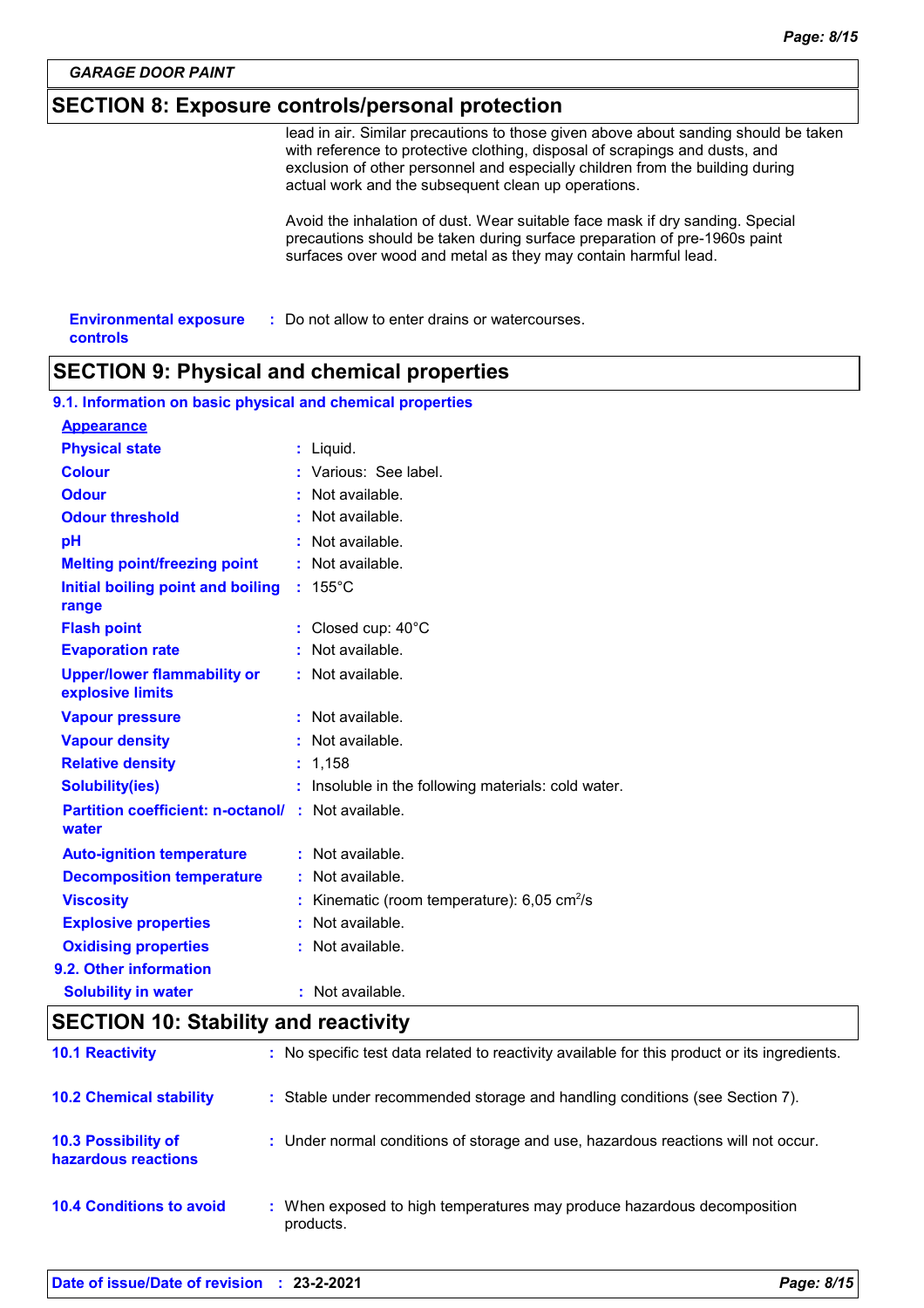# **SECTION 10: Stability and reactivity**

| <b>10.5 Incompatible materials</b>              | : Keep away from the following materials to prevent strong exothermic reactions:<br>oxidising agents, strong alkalis, strong acids. |
|-------------------------------------------------|-------------------------------------------------------------------------------------------------------------------------------------|
| <b>10.6 Hazardous</b><br>decomposition products | : Decomposition products may include the following materials: carbon monoxide,<br>carbon dioxide, smoke, oxides of nitrogen.        |

# **SECTION 11: Toxicological information**

#### **11.1 Information on toxicological effects**

There are no data available on the mixture itself. The mixture has been assessed following the conventional method of the CLP Regulation (EC) No 1272/2008 and is classified for toxicological properties accordingly. See Sections 2 and 3 for details.

Exposure to component solvent vapour concentrations in excess of the stated occupational exposure limit may result in adverse health effects such as mucous membrane and respiratory system irritation and adverse effects on the kidneys, liver and central nervous system. Symptoms and signs include headache, dizziness, fatigue, muscular weakness, drowsiness and, in extreme cases, loss of consciousness.

Solvents may cause some of the above effects by absorption through the skin. Repeated or prolonged contact with the mixture may cause removal of natural fat from the skin, resulting in non-allergic contact dermatitis and absorption through the skin.

If splashed in the eyes, the liquid may cause irritation and reversible damage.

Ingestion may cause nausea, diarrhea and vomiting.

This takes into account, where known, delayed and immediate effects and also chronic effects of components from short-term and long-term exposure by oral, inhalation and dermal routes of exposure and eye contact.

#### **Acute toxicity**

| <b>Product/ingredient name</b>                                                                                                                                                     | <b>Result</b>                 | <b>Species</b> | <b>Dose</b>            | <b>Exposure</b>          |
|------------------------------------------------------------------------------------------------------------------------------------------------------------------------------------|-------------------------------|----------------|------------------------|--------------------------|
| hydrocarbon, C9-C11, n-<br>alkane, iso-alkane, cyclic,<br>containing <2% of<br>aromatics, $< 0.1\%$ of<br>benzene, $<$ 1% of n-hexane<br>and $< 0.5 %$ of aromatic<br>hydrocarbons | <b>LC50 Inhalation Vapour</b> | Rat            | 8500 mg/m <sup>3</sup> | 4 hours                  |
|                                                                                                                                                                                    | LD50 Oral                     | Rat            | >6 g/kg                |                          |
| (2-methoxymethylethoxy)<br>propanol                                                                                                                                                | LD50 Dermal                   | Rabbit         | 10 $mL/kg$             |                          |
|                                                                                                                                                                                    | LD50 Oral                     | Dog            | 7500 mg/kg             | $\overline{\phantom{0}}$ |
|                                                                                                                                                                                    | LD50 Oral                     | Rat            | $5,5$ mL/kg            |                          |
|                                                                                                                                                                                    | LD50 Oral                     | Rat            | 5400 uL/kg             | $\overline{\phantom{0}}$ |

**Conclusion/Summary :** Not available.

#### **Acute toxicity estimates**

Not available.

#### **Irritation/Corrosion**

| <b>Product/ingredient name</b>                      | <b>Result</b>        | <b>Species</b> | <b>Score</b> | <b>Exposure</b>            | <b>Observation</b> |
|-----------------------------------------------------|----------------------|----------------|--------------|----------------------------|--------------------|
| (2-methoxymethylethoxy)<br>propanol                 | Eyes - Mild irritant | Human          |              | 8 milligrams               |                    |
|                                                     | Eyes - Mild irritant | Rabbit         |              | 24 hours 500<br>milligrams |                    |
|                                                     | Skin - Mild irritant | Rabbit         |              | 500<br>milligrams          |                    |
| <b>Conclusion/Summary</b><br><b>Sensitisation</b>   | : Not available.     |                |              |                            |                    |
| <b>Conclusion/Summary</b><br><b>Mutagenicity</b>    | : Not available.     |                |              |                            |                    |
| <b>Conclusion/Summary</b><br><b>Carcinogenicity</b> | : Not available.     |                |              |                            |                    |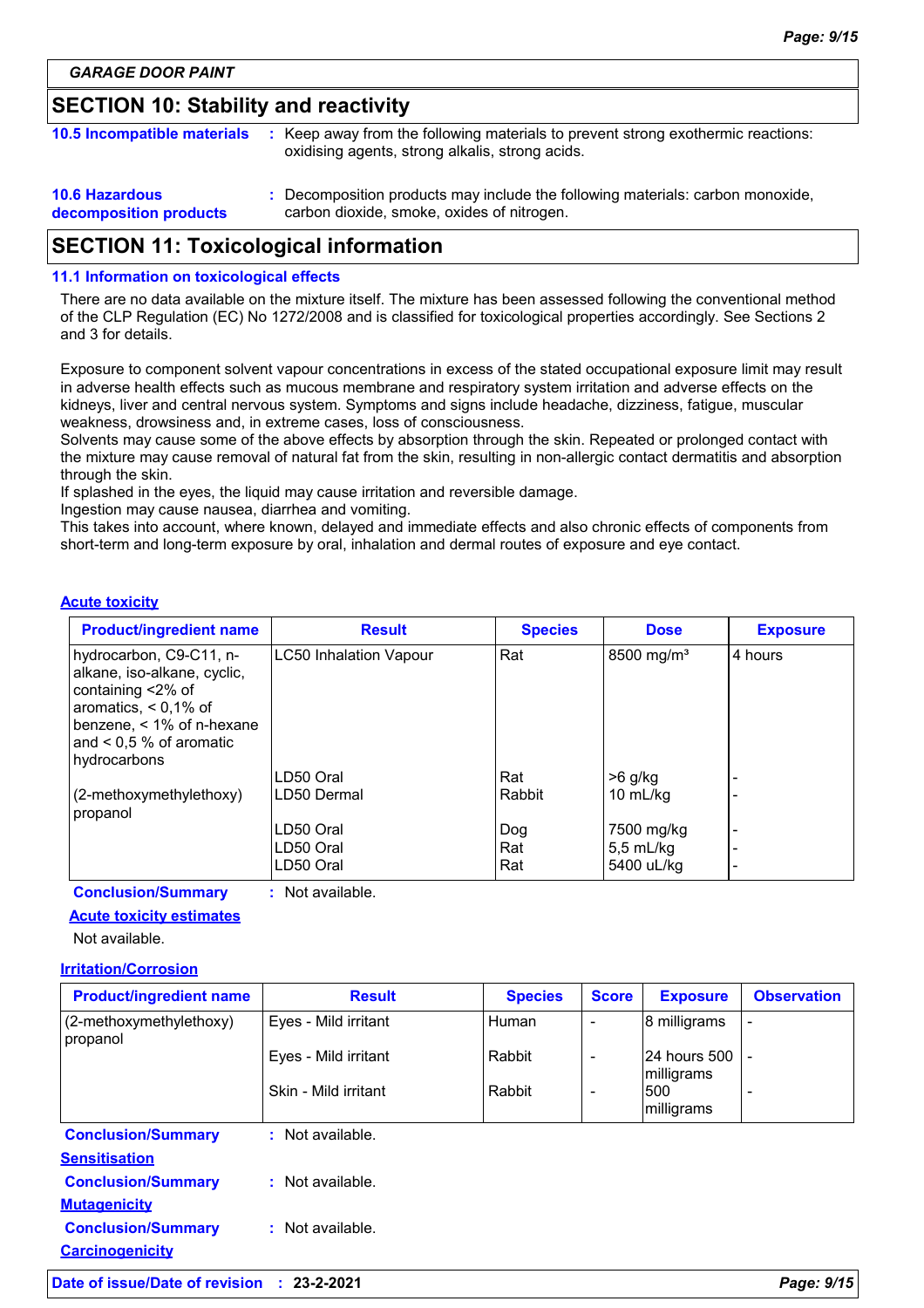# **SECTION 11: Toxicological information**

| <b>Conclusion/Summary</b>                               | : Not available. |
|---------------------------------------------------------|------------------|
| <b>Reproductive toxicity</b>                            |                  |
| <b>Conclusion/Summary</b>                               | : Not available. |
| <b>Teratogenicity</b>                                   |                  |
| <b>Conclusion/Summary</b>                               | : Not available. |
| <b>Specific target organ toxicity (single exposure)</b> |                  |
|                                                         |                  |

| <b>Product/ingredient name</b>                                                                                                                                    | <b>Category</b> | <b>Route of</b><br>exposure | <b>Target organs</b> |
|-------------------------------------------------------------------------------------------------------------------------------------------------------------------|-----------------|-----------------------------|----------------------|
| Hydrocarbons, C9-C11, n-alkanes, isoalkanes, cyclics,<br>l <2% aromatics                                                                                          | Category 3      | Not applicable.             | l Narcotic effects   |
| hydrocarbon, C9-C11, n-alkane, iso-alkane, cyclic,<br>containing <2% of aromatics, < 0,1% of benzene, < 1% of<br>$n$ -hexane and < 0.5 % of aromatic hydrocarbons | Category 3      | Not applicable.             | l Narcotic effects   |

#### **Specific target organ toxicity (repeated exposure)**

Not available.

#### **Aspiration hazard**

| <b>Product/ingredient name</b>                                                                                                                                     | <b>Result</b>                         |
|--------------------------------------------------------------------------------------------------------------------------------------------------------------------|---------------------------------------|
| Hydrocarbons, C9-C11, n-alkanes, isoalkanes, cyclics, <2%<br>aromatics                                                                                             | <b>ASPIRATION HAZARD - Category 1</b> |
| hydrocarbon, C9-C11, n-alkane, iso-alkane, cyclic, containing<br>$ $ <2% of aromatics, < 0,1% of benzene, < 1% of n-hexane and <<br>0,5 % of aromatic hydrocarbons | <b>ASPIRATION HAZARD - Category 1</b> |
| Hydrocarbons, C10-C13, n-alkanes, isoalkanes, cyclics,<br><2% aromatics                                                                                            | <b>ASPIRATION HAZARD - Category 1</b> |

#### **Other information :** : Not available.

### **SECTION 12: Ecological information**

#### **12.1 Toxicity**

There are no data available on the mixture itself. Do not allow to enter drains or watercourses.

The mixture has been assessed following the summation method of the CLP Regulation (EC) No 1272/2008 and is not classified as hazardous to the environment.

**Conclusion/Summary :** Not available.

#### **12.2 Persistence and degradability**

**Conclusion/Summary :** Not available.

#### **12.3 Bioaccumulative potential**

| <b>Product/ingredient name</b>                                                                                                                                                 | $LogP_{ow}$              | <b>BCF</b> | <b>Potential</b> |
|--------------------------------------------------------------------------------------------------------------------------------------------------------------------------------|--------------------------|------------|------------------|
| hydrocarbon, C9-C11, n-<br>alkane, iso-alkane, cyclic,<br>containing <2% of aromatics,<br>$0.1\%$ of benzene, $0.1\%$ of<br>n-hexane and $< 0.5$ % of<br>aromatic hydrocarbons | $\overline{\phantom{0}}$ | 10 to 2500 | high             |
| (2-methoxymethylethoxy)<br>propanol<br>2-ethylhexanoic acid,<br>manganese salt                                                                                                 | 0.004                    | 2,96       | low<br>low       |

#### **12.4 Mobility in soil**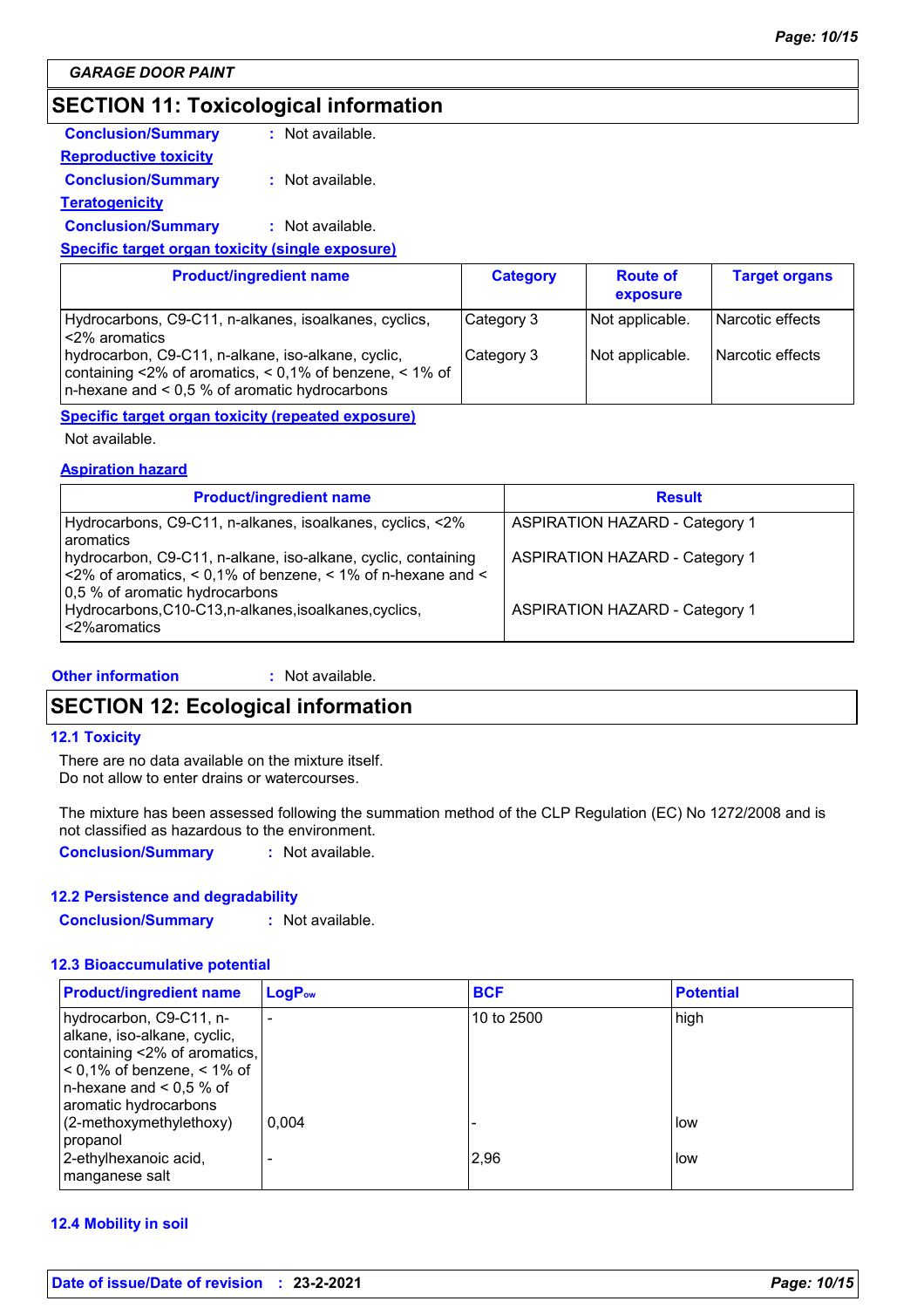# **SECTION 12: Ecological information**

| <b>Soil/water partition</b><br><b>coefficient (Koc)</b> | : Not available. |
|---------------------------------------------------------|------------------|
| <b>Mobility</b>                                         | : Not available. |
| 12.5 Results of PBT and vPvB assessment                 |                  |

| <b>PBT</b>  | : Not applicable.                                     |
|-------------|-------------------------------------------------------|
|             | P: Not available. B: Not available. T: Not available. |
| <b>vPvB</b> | : Not applicable.                                     |
|             | vP: Not available. vB: Not available.                 |
|             |                                                       |

#### **12.6 Other adverse effects** : No known significant effects or critical hazards.

# **SECTION 13: Disposal considerations**

The information in this section contains generic advice and guidance. The list of Identified Uses in Section 1 should be consulted for any available use-specific information provided in the Exposure Scenario(s).

#### **13.1 Waste treatment methods**

| <b>Product</b>                 |                                                                                                                                                                                                                                                                                                                                                                                                                                                                                                                                                             |  |  |
|--------------------------------|-------------------------------------------------------------------------------------------------------------------------------------------------------------------------------------------------------------------------------------------------------------------------------------------------------------------------------------------------------------------------------------------------------------------------------------------------------------------------------------------------------------------------------------------------------------|--|--|
| <b>Methods of disposal</b>     | The generation of waste should be avoided or minimised wherever possible.<br>Disposal of this product, solutions and any by-products should at all times comply<br>with the requirements of environmental protection and waste disposal legislation<br>and any regional local authority requirements. Dispose of surplus and non-<br>recyclable products via a licensed waste disposal contractor. Waste should not be<br>disposed of untreated to the sewer unless fully compliant with the requirements of<br>all authorities with jurisdiction.          |  |  |
| <b>Hazardous waste</b>         | : The classification of the product may meet the criteria for a hazardous waste.                                                                                                                                                                                                                                                                                                                                                                                                                                                                            |  |  |
| <b>Disposal considerations</b> | Do not allow to enter drains or watercourses.<br>÷.<br>Dispose of according to all federal, state and local applicable regulations.<br>If this product is mixed with other wastes, the original waste product code may no<br>longer apply and the appropriate code should be assigned.<br>For further information, contact your local waste authority.                                                                                                                                                                                                      |  |  |
| <b>Packaging</b>               |                                                                                                                                                                                                                                                                                                                                                                                                                                                                                                                                                             |  |  |
| <b>Methods of disposal</b>     | : The generation of waste should be avoided or minimised wherever possible. Waste<br>packaging should be recycled. Incineration or landfill should only be considered<br>when recycling is not feasible.                                                                                                                                                                                                                                                                                                                                                    |  |  |
| <b>Disposal considerations</b> | Using information provided in this safety data sheet, advice should be obtained from<br>the relevant waste authority on the classification of empty containers.<br>Empty containers must be scrapped or reconditioned.<br>Dispose of containers contaminated by the product in accordance with local or<br>national legal provisions.                                                                                                                                                                                                                       |  |  |
| <b>Type of packaging</b>       | European waste catalogue (EWC)                                                                                                                                                                                                                                                                                                                                                                                                                                                                                                                              |  |  |
| <b>CEPE Paint Guidelines</b>   | 15 01 10*<br>packaging containing residues of or contaminated by<br>hazardous substances                                                                                                                                                                                                                                                                                                                                                                                                                                                                    |  |  |
| <b>Special precautions</b>     | This material and its container must be disposed of in a safe way. Care should be<br>taken when handling emptied containers that have not been cleaned or rinsed out.<br>Empty containers or liners may retain some product residues. Vapour from product<br>residues may create a highly flammable or explosive atmosphere inside the<br>container. Do not cut, weld or grind used containers unless they have been cleaned<br>thoroughly internally. Avoid dispersal of spilt material and runoff and contact with<br>soil, waterways, drains and sewers. |  |  |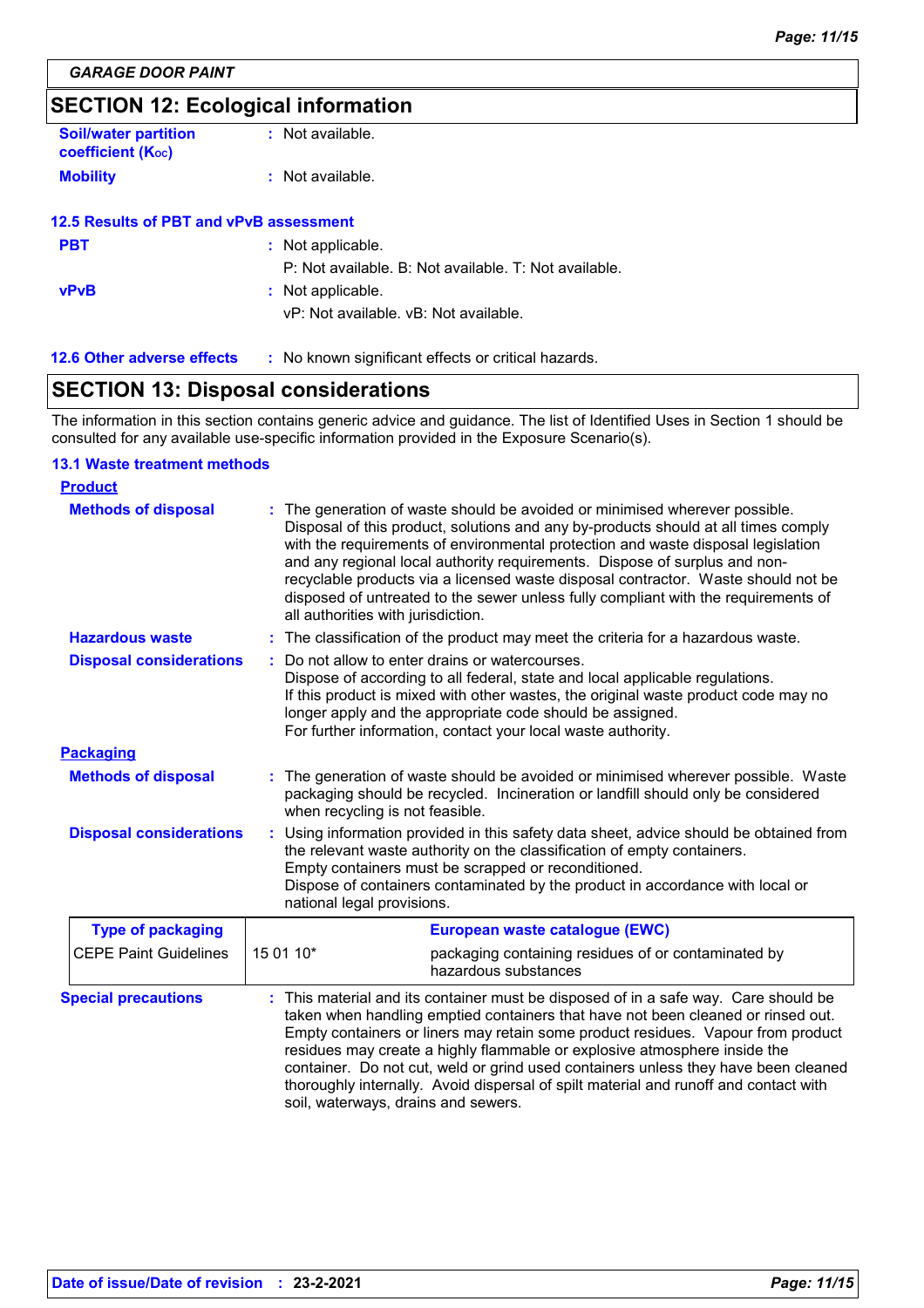# **SECTION 14: Transport information**

| Information pertaining to IATA and ADN is considered not relevant since the<br>material is not packaged in the correct approved packaging required of these<br>methods of transport. |                                                                                                                                                                                                                        |                                                                                                                                                                                                                                                                                                                     |  |  |
|--------------------------------------------------------------------------------------------------------------------------------------------------------------------------------------|------------------------------------------------------------------------------------------------------------------------------------------------------------------------------------------------------------------------|---------------------------------------------------------------------------------------------------------------------------------------------------------------------------------------------------------------------------------------------------------------------------------------------------------------------|--|--|
|                                                                                                                                                                                      | <b>ADR</b>                                                                                                                                                                                                             | <b>IMDG</b>                                                                                                                                                                                                                                                                                                         |  |  |
| 14.1 UN number                                                                                                                                                                       | <b>UN1263</b>                                                                                                                                                                                                          | <b>UN1263</b>                                                                                                                                                                                                                                                                                                       |  |  |
| 14.2 UN proper<br>shipping name                                                                                                                                                      | <b>PAINT</b>                                                                                                                                                                                                           | <b>PAINT</b>                                                                                                                                                                                                                                                                                                        |  |  |
| <b>14.3 Transport</b><br>hazard class(es)<br><b>Class</b>                                                                                                                            | 3                                                                                                                                                                                                                      | 3                                                                                                                                                                                                                                                                                                                   |  |  |
| <b>Subsidiary class</b>                                                                                                                                                              |                                                                                                                                                                                                                        |                                                                                                                                                                                                                                                                                                                     |  |  |
| <b>14.4 Packing group</b>                                                                                                                                                            | Ш                                                                                                                                                                                                                      | Ш                                                                                                                                                                                                                                                                                                                   |  |  |
| 14.5<br><b>Environmental</b><br>hazards<br><b>Marine pollutant</b>                                                                                                                   | No.                                                                                                                                                                                                                    | No.                                                                                                                                                                                                                                                                                                                 |  |  |
| <b>Marine pollutant</b><br><b>substances</b>                                                                                                                                         |                                                                                                                                                                                                                        | Not available.                                                                                                                                                                                                                                                                                                      |  |  |
| <b>14.6 Special</b><br>precautions for<br>user                                                                                                                                       | Transport within user's premises: always<br>transport in closed containers that are upright<br>and secure. Ensure that persons transporting<br>the product know what to do in the event of an<br>accident or spillage. |                                                                                                                                                                                                                                                                                                                     |  |  |
| <b>HI/Kemler number</b>                                                                                                                                                              | 30                                                                                                                                                                                                                     |                                                                                                                                                                                                                                                                                                                     |  |  |
| <b>Emergency</b><br>schedules (EmS)                                                                                                                                                  |                                                                                                                                                                                                                        | $F-E$ , S-E                                                                                                                                                                                                                                                                                                         |  |  |
| <b>14.7 Transport in bulk</b><br>according to Annex II of<br><b>MARPOL and the IBC Code</b>                                                                                          | : Not applicable.                                                                                                                                                                                                      |                                                                                                                                                                                                                                                                                                                     |  |  |
| <b>Additional</b><br><b>information</b>                                                                                                                                              | Viscous substance exemption In pack sizes<br>less than 450 litres, under the terms of 2.2.3.1.<br>5,<br>this product is not subject to the provisions of<br>ADR.<br>Tunnel code (D/E)                                  | Viscous substance exemption In pack sizes<br>up to and including 30 litres, under the terms of<br>2.3.2.5, this product is not subject to the<br>packaging,<br>labelling and marking requirements of the<br>IMDG Code, but both full documentation and<br>placarding of cargo transport units is still<br>required. |  |  |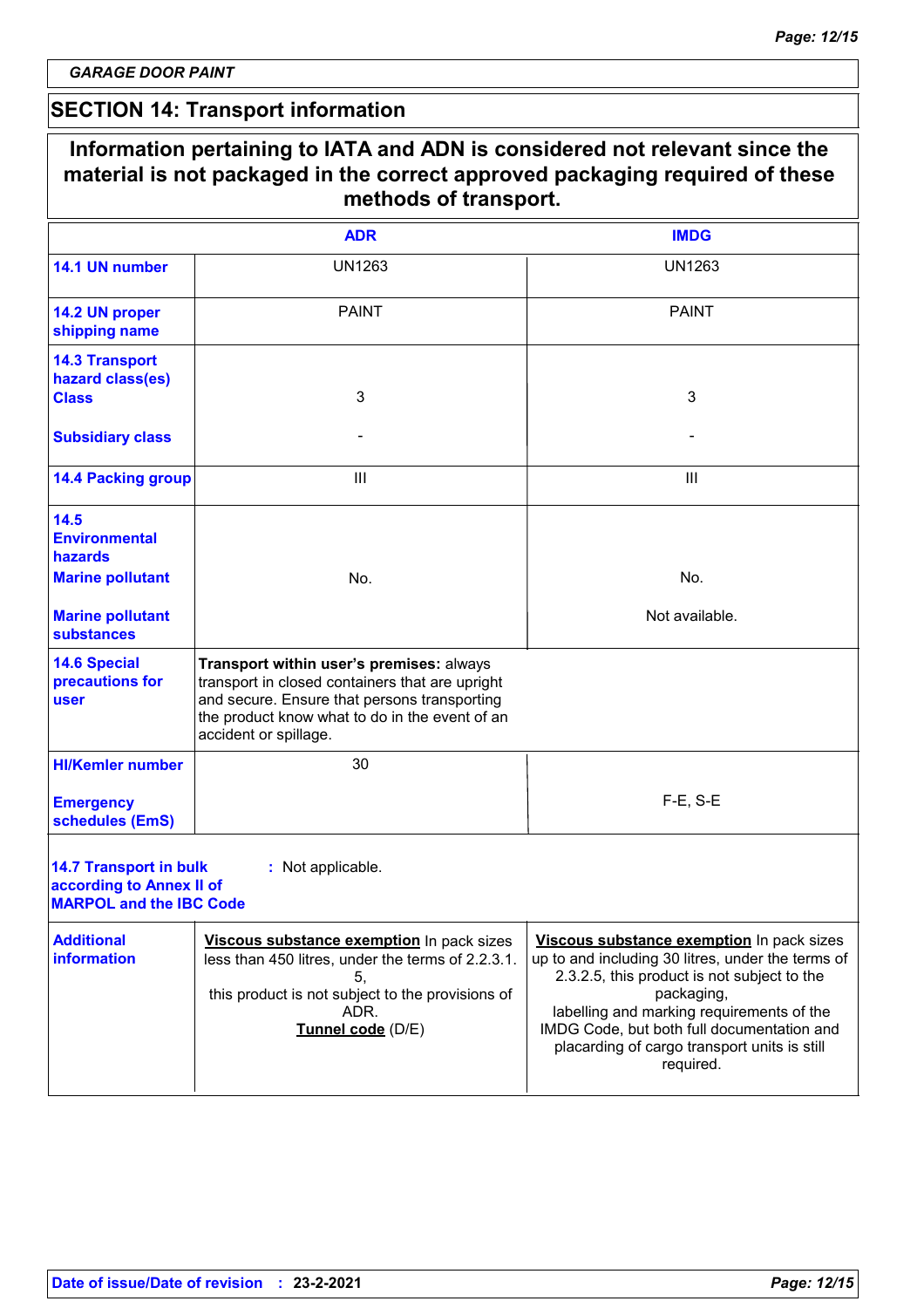# **SECTION 15: Regulatory information**

**15.1 Safety, health and environmental regulations/legislation specific for the substance or mixture EU Regulation (EC) No. 1907/2006 (REACH)**

**Annex XIV - List of substances subject to authorisation**

#### **Annex XIV**

None of the components are listed, or the component present is below its threshold.

**Substances of very high concern**

None of the components are listed, or the component present is below its threshold.

**Annex XVII - Restrictions : Not applicable. on the manufacture, placing on the market** 

**and use of certain dangerous substances, mixtures and articles**

#### **Other EU regulations**

**VOC for Ready-for-Use :** Not applicable.

**Ozone depleting substances (1005/2009/EU)**

Not listed.

**Mixture**

**Prior Informed Consent (PIC) (649/2012/EU)**

Not listed.

#### **Seveso Directive**

This product may add to the calculation for determining whether a site is within the scope of the Seveso Directive on major accident hazards.

#### **National regulations**

**International regulations**

**Chemical Weapon Convention List Schedules I, II & III Chemicals**

Not listed.

**Montreal Protocol (Annexes A, B, C, E)**

Not listed.

**Stockholm Convention on Persistent Organic Pollutants**

Not listed.

**Rotterdam Convention on Prior Informed Consent (PIC)**

Not listed.

#### **UNECE Aarhus Protocol on POPs and Heavy Metals**

Not listed.

**15.2 Chemical safety :** No Chemical Safety Assessment has been carried out.

**assessment**

**SECTION 16: Other information**

**CEPE code :** 1

 $\nabla$  Indicates information that has changed from previously issued version.

|  | <b>Abbreviations and acronyms : ATE = Acute Toxicity Estimate</b><br>CLP = Classification, Labelling and Packaging Regulation [Regulation (EC) No.<br>1272/2008] |
|--|------------------------------------------------------------------------------------------------------------------------------------------------------------------|
|  | DMEL = Derived Minimal Effect Level                                                                                                                              |
|  | DNEL = Derived No Effect Level                                                                                                                                   |
|  | EUH statement = CLP-specific Hazard statement                                                                                                                    |
|  | PBT = Persistent, Bioaccumulative and Toxic                                                                                                                      |
|  | PNEC = Predicted No Effect Concentration                                                                                                                         |
|  | <b>RRN = REACH Registration Number</b>                                                                                                                           |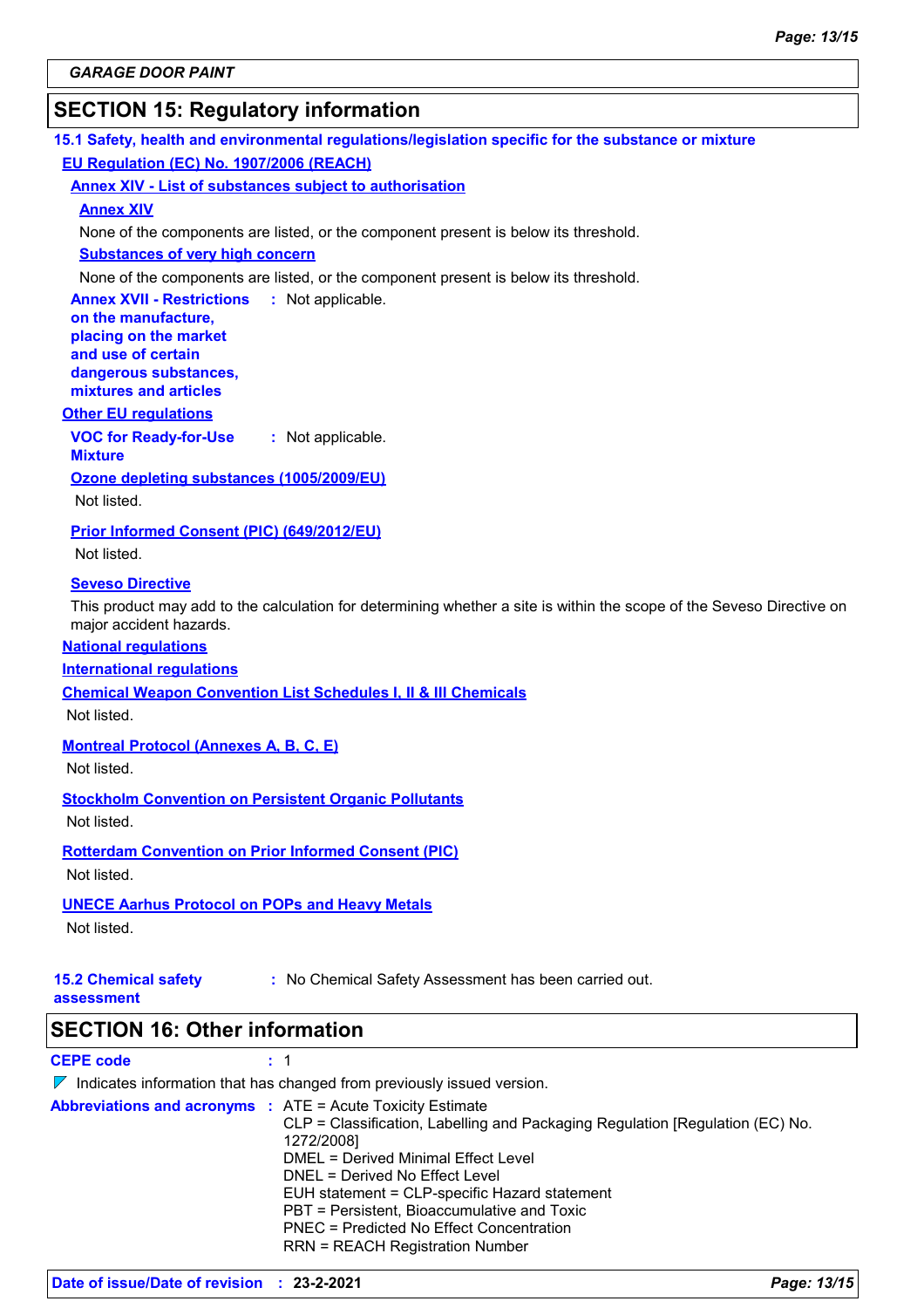# **SECTION 16: Other information**

vPvB = Very Persistent and Very Bioaccumulative

#### **Procedure used to derive the classification according to Regulation (EC) No. 1272/2008 [CLP/GHS]**

| <b>Classification</b> | <b>Justification</b>  |
|-----------------------|-----------------------|
| Flam. Liq. 3, H226    | On basis of test data |
| STOT SE 3, H336       | Calculation method    |

#### **Full text of abbreviated H statements**

| H <sub>226</sub>                              | Flammable liquid and vapour.                                                |
|-----------------------------------------------|-----------------------------------------------------------------------------|
| H <sub>302</sub>                              | Harmful if swallowed.                                                       |
| H <sub>304</sub>                              | May be fatal if swallowed and enters airways.                               |
| H <sub>315</sub>                              | Causes skin irritation.                                                     |
| H318                                          | Causes serious eye damage.                                                  |
| H319                                          | Causes serious eye irritation.                                              |
| H336                                          | May cause drowsiness or dizziness.                                          |
| H361d                                         | Suspected of damaging the unborn child.                                     |
| H361fd                                        | Suspected of damaging fertility. Suspected of damaging the<br>unborn child. |
| H <sub>373</sub>                              | May cause damage to organs through prolonged or repeated<br>exposure.       |
| H411                                          | Toxic to aquatic life with long lasting effects.                            |
| <b>Full text of classifications [CLP/GHS]</b> |                                                                             |

#### **Date of printing Date of issue/ Date of : :** 23-2-2021 Acute Tox. 4, H302 Acute ToxiCITY (oral) - Category 4 Aquatic Chronic 2, H411 **LONG-TERM (CHRONIC) AQUATIC HAZARD** - Category 2 Asp. Tox. 1, H304 ASPIRATION HAZARD - Category 1 EUH066 **Repeated exposure may cause skin dryness or cracking.** Repeated exposure may cause skin dryness or cracking. Eye Dam. 1, H318 SERIOUS EYE DAMAGE/EYE IRRITATION - Category 1 Eye Irrit. 2, H319 **SERIOUS EXELO ADDETER IRRITATION** - Category 2 Flam. Liq. 3, H226 FLAMMABLE LIQUIDS - Category 3 Repr. 2, H361d **REPRODUCTIVE TOXICITY (Unborn child)** - Category 2 Repr. 2, H361fd **REPRODUCTIVE TOXICITY** (Fertility and Unborn child) -Category 2 Skin Irrit. 2, H315 **SKIN CORROSION/IRRITATION - Category 2** STOT RE 2, H373 SPECIFIC TARGET ORGAN TOXICITY - REPEATED EXPOSURE - Category 2 STOT SE 3, H336 SPECIFIC TARGET ORGAN TOXICITY - SINGLE EXPOSURE (Narcotic effects) - Category 3

| revision               |                          |
|------------------------|--------------------------|
| Date of previous issue | : No previous validation |
| <b>Version</b>         | $\pm$ 1                  |
| Notico to reader       |                          |

#### **Notice to reader**

*IMPORTANT NOTE The information in this data sheet is not intended to be exhaustive and is based on the present state of our knowledge and on current laws: any person using the product for any purpose other than that specifically recommended in the technical data sheet without first obtaining written confirmation from us as to the suitability of the product for the intended purpose does so at his own risk. It is always the responsibility of the user to take all necessary steps to fulfill the demands set out in the local rules and legislation. Always read the Material Data Sheet and the Technical Data Sheet for this product if available. All advice we give or any statement made about the product by us (whether in this data sheet or otherwise) is correct to the best of our knowledge but we have no control over the quality or the condition of the substrate or the many factors affecting the use and application of the product. Therefore, unless we specifically agree in writing otherwise, we do not accept any liability whatsoever for the performance of the product or for any loss or damage arising out of the use of the product. All products supplied and technical advice given are subject to our standard terms and conditions of sale. You should request a copy of this document and review it carefully. The information contained in this data sheet is subject to modification from time to time in the light of experience and our policy of continuous development. It is the user's responsibility to verify that this data sheet is current prior to using the product.*

*Brand names mentioned in this data sheet are trademarks of or are licensed to AkzoNobel.*